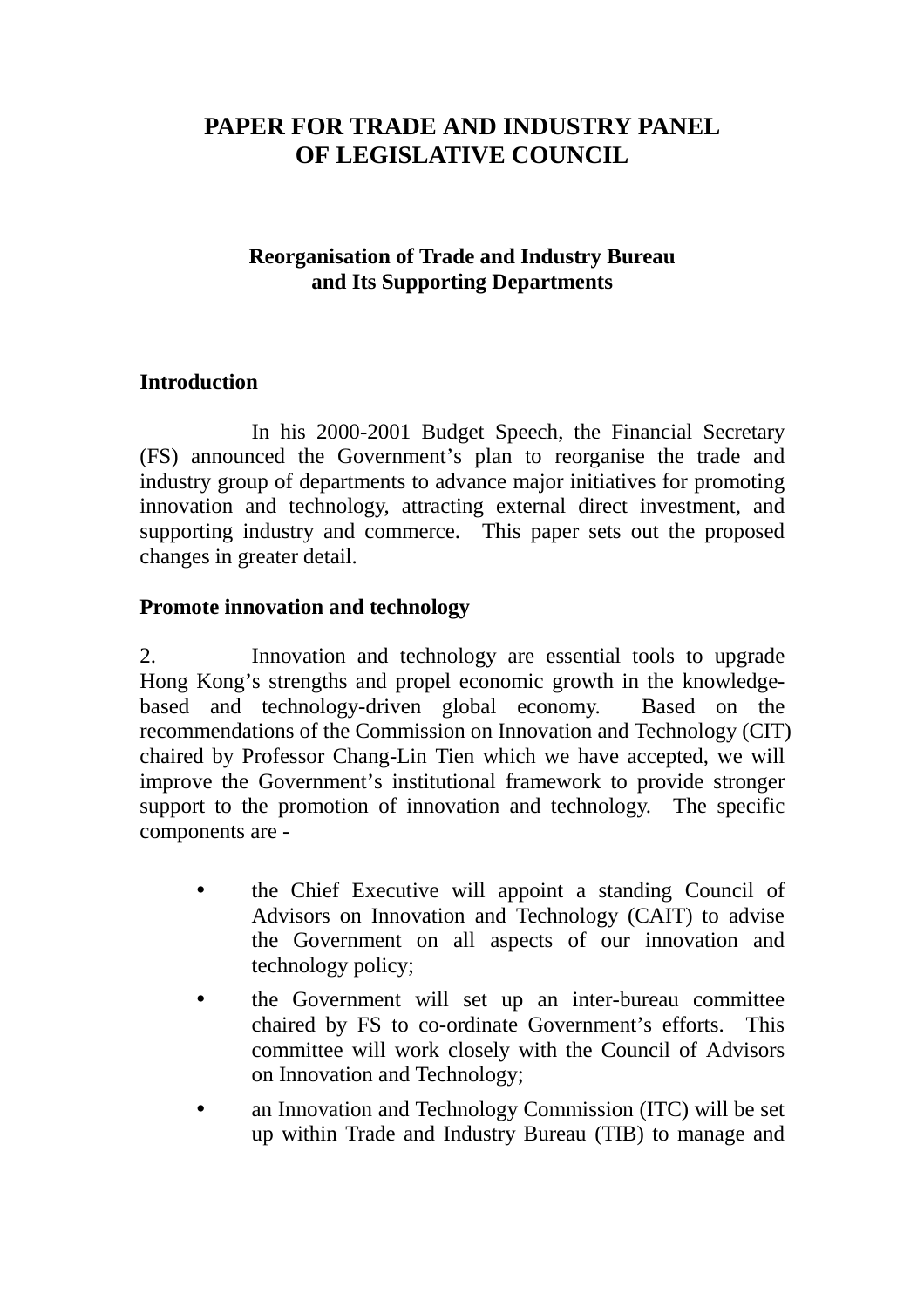implement Government's programmes on a day-to-day basis.

3. The proposed institutional arrangement will improve overall co-ordination, help us make better-informed decisions when formulating policies, and ensure optimal allocation and utilisation of resources. The establishment of ITC will ensure that we have the manpower resources dedicated to policy management and execution, including implementing the many recommendations contained in the CIT's First and Second Reports. ITC will assume policy responsibility within TIB for all matters related to innovation and technology, as well as take over the functions of Industry Department (ID) in this area. The main functions of ITC are set out at Annex A.

4. Since innovation and technology policy cuts across the work of various bureaux, setting up the ITC within TIB rather than as a separate department would enable effective co-ordination and implementation of policies among the bureaux concerned.

5. The proposed organisation structure of ITC is at Annex B. ITC will be headed by a Commissioner for Innovation and Technology (Commissioner) (D6), who will be underpinned at the Directorate level by a Deputy Commissioner (D3), five Assistant Commissioners (AC) (D2), two Science Advisors (SA) (D2), one Chief Engineer (D1) and one Executive Administrator (Accreditation) (D1).

6. Leading a staff complement of 200, the Commissioner will co-ordinate the Government's programmes with the aim of developing a comprehensive set of policies and services for promoting innovation and technology. He will manage and allocate sizeable financial resources such as the Innovation and Technology Fund and Applied Research Fund. To discharge his duties, the Commissioner must have sufficient experience and seniority to work effectively both within and outside the Government, including the Legislative Council, industry and commerce, academia, subvented organisations and overseas institutions. In particular, he will work with relevant local and overseas bodies both to facilitate the transfer to Hong Kong of appropriate new technologies and to promote Hong Kong internationally as a leading city in Asia for technological creativity and application. He will also represent the Government on the boards of various statutory and subvented technological support organisations.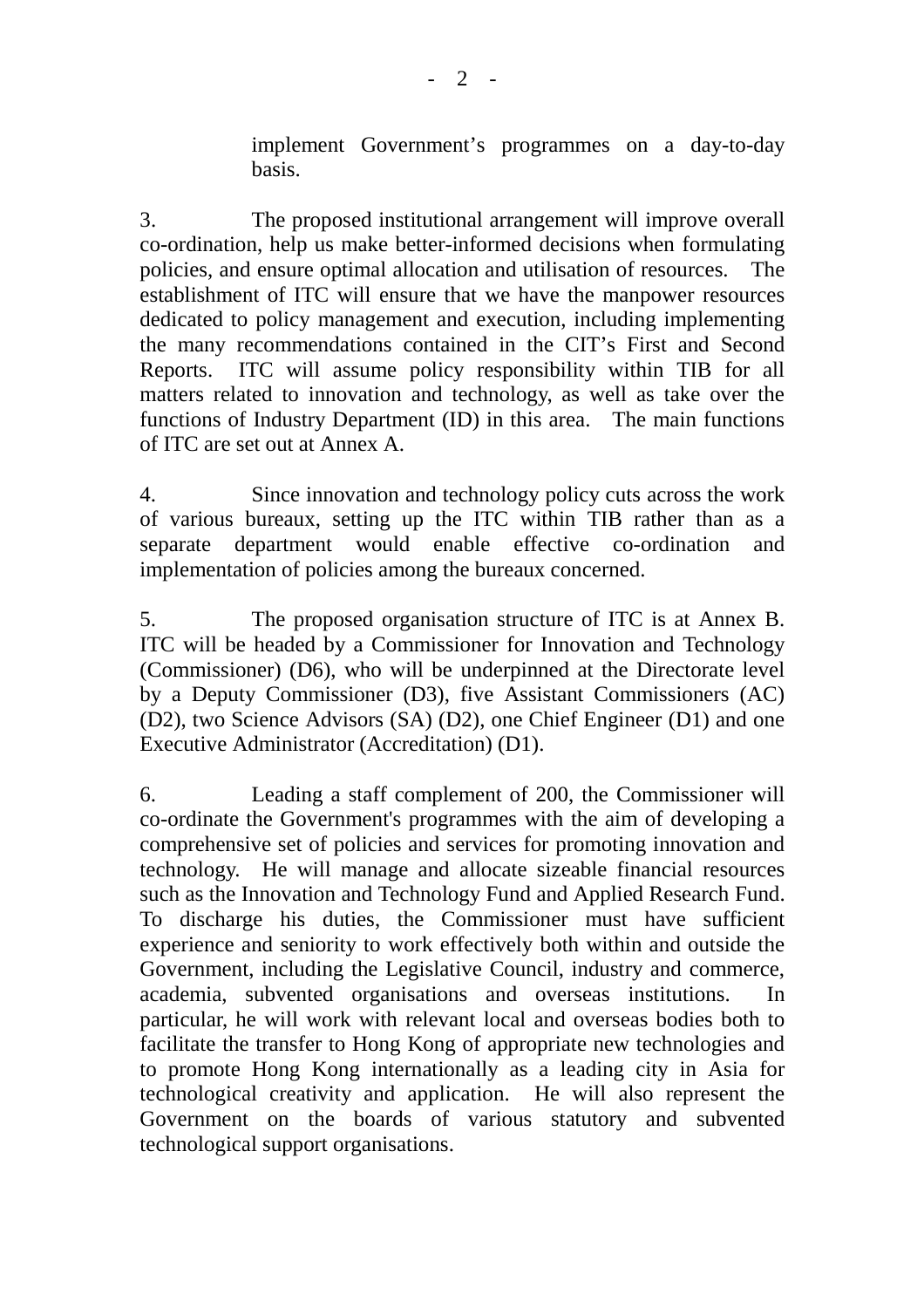7. The Directorate posts to be created in ITC will be offset by the deletion of posts of an equivalent rank in ID, with the exception of two AC and two SA posts. One of the two additional ACs will succeed a lapsed supernumerary post of Principal Assistant Secretary (D2) in TIB that serviced CIT. This new permanent AC post will provide secretariat support to the standing CAIT and FS' inter-bureau co-ordinating committee. The other new AC will be a supernumerary post mainly responsible for planning the establishment of the Applied Science and Technology Research Institute and Institute of Chinese Medicine.

8. In line with a recommendation by CIT, we intend to appoint two full-time SAs to provide expert advice on science and technology matters. This will help strengthen the technological capabilities within the Government. Given the nature of their work, the SAs must have a strong science or technology background and preferably with industrial or commercial experience. Hence, we propose to recruit them from the business or academic sector on non-civil service contract terms. The creation of the SA posts will be partly offset by the deletion of one Technical Secretary (D1) post in ID.

9. At the non-Directorate level, ITC will be supported by both professional and general grade staff. Most of them will be redeployed from the existing establishment of ID.

## **Attract external direct investment**

10. External direct investment contributes significantly to our economy by creating employment, bringing in advanced technology, knowledge and management practices, and nurturing indigenous manpower skills. A greater presence of multinational companies in Hong Kong will also add to the cosmopolitan flavour of our city.

11. In the face of growing competition from within the region for external direct investment, we commissioned in 1999 a consultancy study on ways to enhance our efforts to attract external direct investment. Having regard to the recommendations of the consultancy study, the Government has decided to adopt a more proactive investment promotion strategy. This new strategy has the following key elements –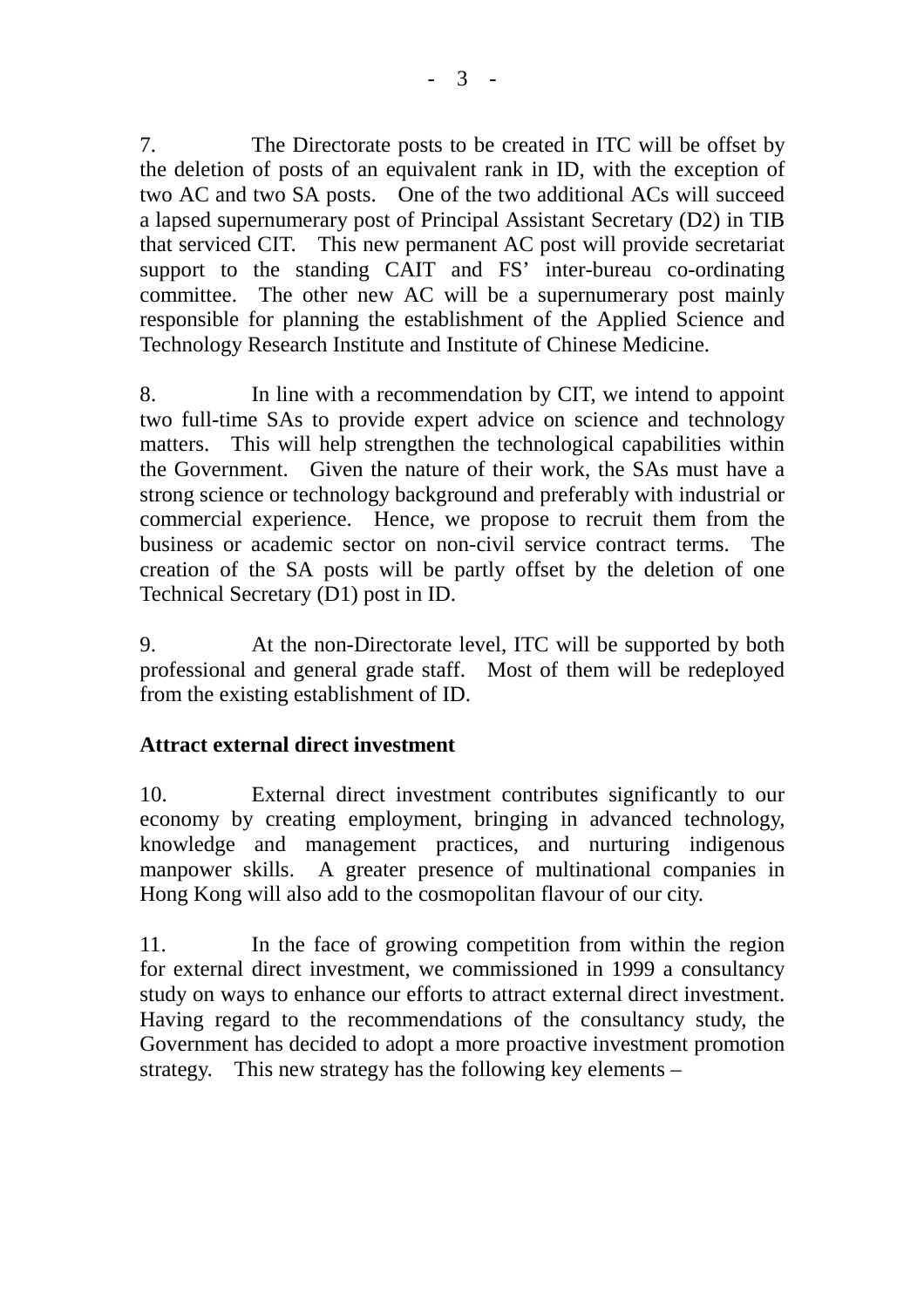- ! focused promotional effort on a relatively small group of business sectors<sup>1</sup> matching Hong Kong's patterns of comparative advantage;
- proactive marketing with specific company targets;
- ! enhanced 'aftercare' services aimed at retaining and expanding investments already made; and
- improvement to Hong Kong's investment environment to increase its competitiveness and attractiveness to prospective investors, especially in targeted sectors.

12. As regards institutional arrangement, we will set up a steering committee chaired by FS to oversee overall strategy development and implementation. We will put in place an advisory forum to get private sector input to our work. We also propose to set up a dedicated Government agency - Invest Hong Kong (IHK) - under TIB to execute the promotion programme. IHK will take over the functions of the existing investment promotion unit in ID, and will work closely with our overseas Economic and Trade Offices (ETOs), the Trade Development Council, and other interested bodies.

13. The proposed organisation structure of IHK is at Annex C. IHK will be headed by a Director-General of Investment Promotion (DG) (D6), who will be underpinned at the Directorate level by three Assistant Director-Generals (ADGs) (D2).

14. DG will advise TIB on policy and strategy matters, develop and implement an action programme for attracting investment, and formulate performance measures. He will co-ordinate the efforts of all Government or non-Government bodies involved in the programme. He will identify and co-ordinate ways to improve Hong Kong's investment environment. In addition, he will lead and co-ordinate negotiations with prospective investors.

15. We propose that DG should be equivalent in rank to Director-General of Industry (i.e. D6), who is currently in charge of implementing the Government's investment promotion effort. This

 $\overline{a}$ 

<sup>&</sup>lt;sup>1</sup> The consultants have recommended that we should focus on promoting Hong Kong as the location for regional headquarters of multinational corporations, as well as on financial services, trade-related services, transportation services, telecommunication services, business services, information technology (both manufacturing and service), multimedia services and electronics.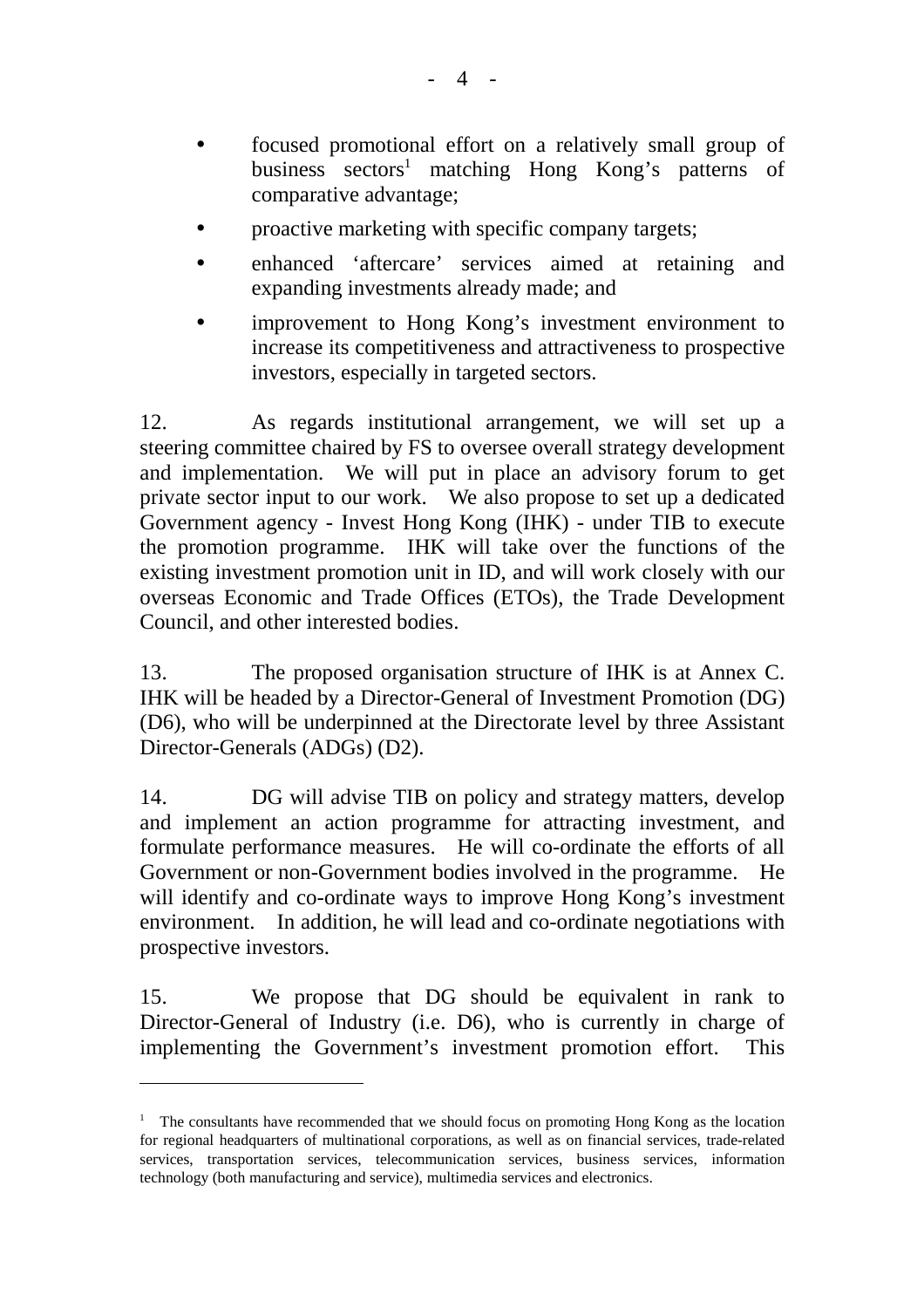ranking is necessary to ensure that the post holder has the right personal qualities and experience to execute the investment promotion programme. It will also give DG sufficient standing to access decision makers in targeted companies, to deal effectively with other government bureaux and departments to help solve problems faced by investors, to lead negotiations, and to foster 'product' improvement. We have not yet decided whether to fill the DG post with a civil servant or a person from the private sector. A civil servant will be more effective in working through the Government bureaucracy, while a private sector appointee will have solid commercial experience.

16. As regards the ADG posts, two of them will be responsible for leading promotion and aftercare efforts in specific target sectors. Given the nature of their work, holders of these two posts must have substantial commercial experience preferably in marketing, as well as solid knowledge in the target sectors for which they are responsible. Hence, we propose to recruit them from the private sector on non-civil service contract terms. The third ADG post will be responsible for coordination and support, research and development, and departmental administration. This post will be transferred to IHK from the existing investment promotion unit of ID.

17. At the non-Directorate level, IHK will be supported mainly by staff redeployed from ID and other agencies. As IHK will adopt a sector-focused and commercially-oriented approach in its work, we envisage a need for greater specialisation of skills in the organisation. After its establishment, IHK will review the grading and terms of employment of its non-Directorate support staff having regard to its business plan and operational modality. IHK will also review the resources deployed on investment promotion in our overseas ETOs with a view to redirecting resources to targeted sectors and markets with the greatest potential.

18. The new initiative represents a substantial commitment by the Government to enhance our efforts in attracting external direct investment. Under the proposed institutional arrangements, there will be stronger policy supervision, additional and better utilisation of resources, more professional and commercially-oriented operation, and better co-ordination among all the agencies involved in investment promotion.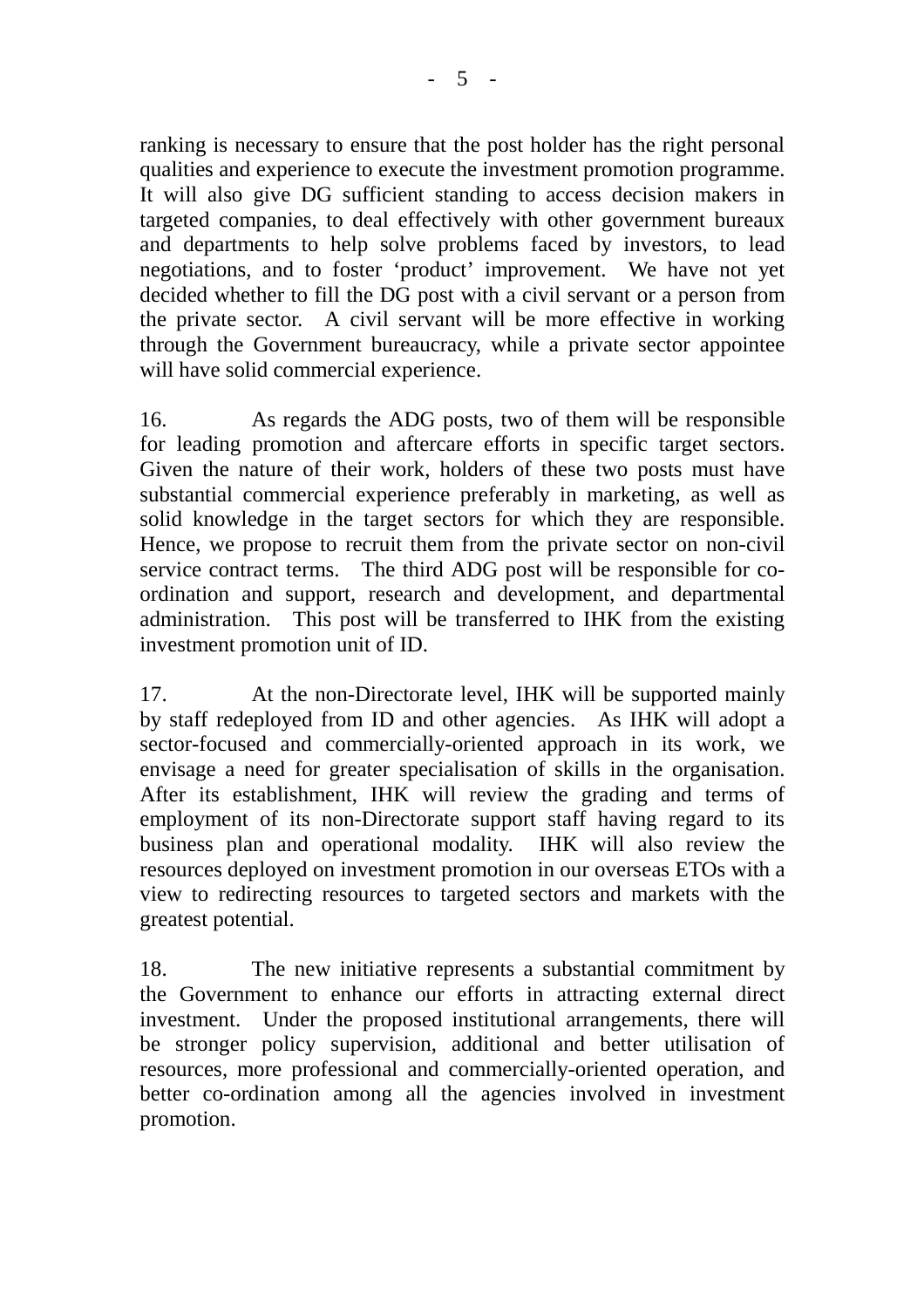### **Government support to industry and commerce**

19. The Government is determined to sustain the competitiveness of our industry and commerce as a whole. To this end, the role of TIB will be enhanced. Apart from trade and industry, TIB will take responsibility for commerce in general<sup>2</sup>, and in this context serve as its advocate within the Government. The English name of TIB will be changed to 'Commerce and Industry Bureau (CIB)' to better reflect its commitment to providing quality policy support and services to industry and commerce.

20. In addition, we propose to integrate into CIB the Business and Services Promotion Unit (BSPU) now under FS's Office. BSPU is charged with co-ordinating and implementing two important initiatives launched by FS, namely, Services Promotion Programme and Helping Business Programme. The work of BSPU<sup>3</sup> therefore falls under the expanded purview of CIB. The new arrangement will enhance day-today supervision of BSPU's work. FS will continue to pay personal attention to the two Programmes by chairing the respective steering committees for them.

21. One of the themes of the Helping Business Programme under the charge of BSPU is transferring public services to the private sector. Work in this area includes corporatisation and outsourcing. The Efficiency Unit (EU) will take over this work, as it fits better with EU's existing functions.

22. To enable CIB to devote more efforts to promoting innovation and technology, attracting external direct investment, and supporting industry and commerce, responsibilities for consumer protection, competition policy and regulation of outbound travel agents will be transferred from TIB to Economic Services Bureau(ESB).

23. The proposed changes mentioned in paragraphs 19 – 22 above will necessitate changes to the staff establishment of the affected agencies. For example, two Assistant Director (D2) posts in FS's Office

 $\overline{a}$ 

<sup>&</sup>lt;sup>2</sup> Relevant bureaux will continue to take responsibility for specific sectors under their purview.

<sup>&</sup>lt;sup>3</sup> See paragraph 21 below.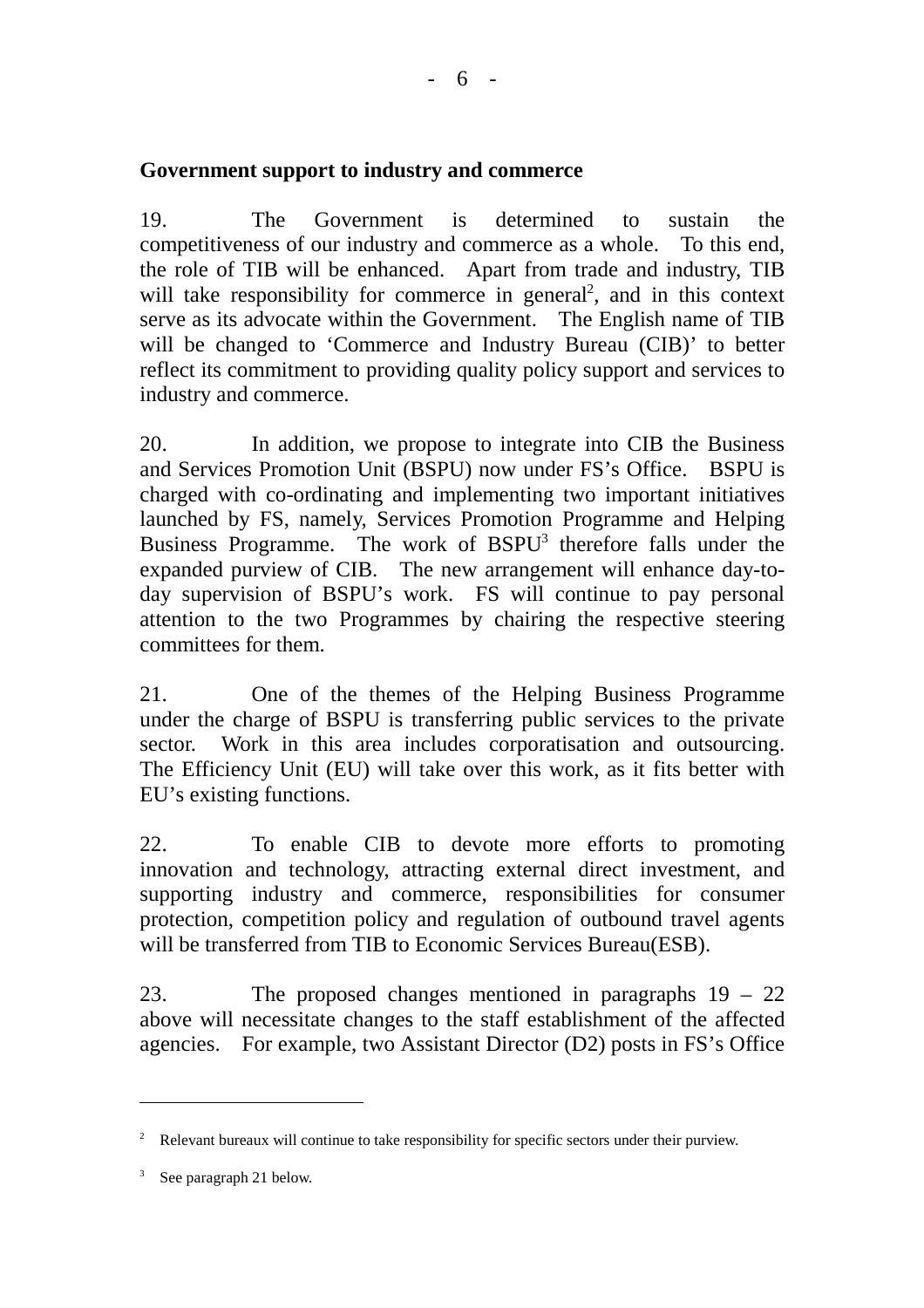(for BSPU) will be transferred to CIB and one supernumerary Assistant Director post will be transferred to EU. TIB will transfer to ESB resources for creating two Directorate posts (D2 and D1). As a result of redistributing responsibilities, the posts of Director, BSPU (D4) in FS's Office and Electronic Data Interchange Co-ordinator (D2) in TIB will be deleted.

24. Apart from the changes above, Trade Department (TD) will be expanded, taking over the functions of ID in respect of general support for the industrial sector and small and medium-sized enterprises as well as investment issues other than promotion of inward investment. Increasingly, many issues of significant concern to our industrialists are trade-related or handled by TD, e.g. access to markets on the Mainland and overseas, trade licensing and facilitation, liaison and co-operation with the Mainland. Consolidating support services under a single frontline department would create synergy and provide more efficient 'onestop' services to clients. TD will be renamed 'Trade and Industry Department (TID)'. ID will be disestablished. We will also set up a Trade and Industry Advisory Board to advise the Government on matters related to the industrial and trade sectors. To discharge its expanded functions, TID will require two additional posts of Assistant Director-General (D2). One of them will be offset by the deletion of an equivalent post in ID.

25. A chart showing the main functions and supporting agencies of CIB is at Annex D. The proposed organisation structures of CIB and TID are at Annexes E and F respectively. At the Directorate level, the restructuring of the agencies<sup>4</sup> concerned will not result in any net increase in post as a whole. Summary tables outlining the changes in each agency are at Annex G. Changes in staff establishment at the non-Directorate level are still being worked out, but we do not expect a significant increase, if any, in the total number of posts resulting from the reorganisation.

## **Date of implementation**

 $\overline{a}$ 

26. Subject to the approval of the Legislative Council, the reorganisation will be implemented on 1 July 2000.

<sup>&</sup>lt;sup>4</sup> Excluding IHK and ITC, which will require net additional Directorate posts as set out in the earlier sections of this paper.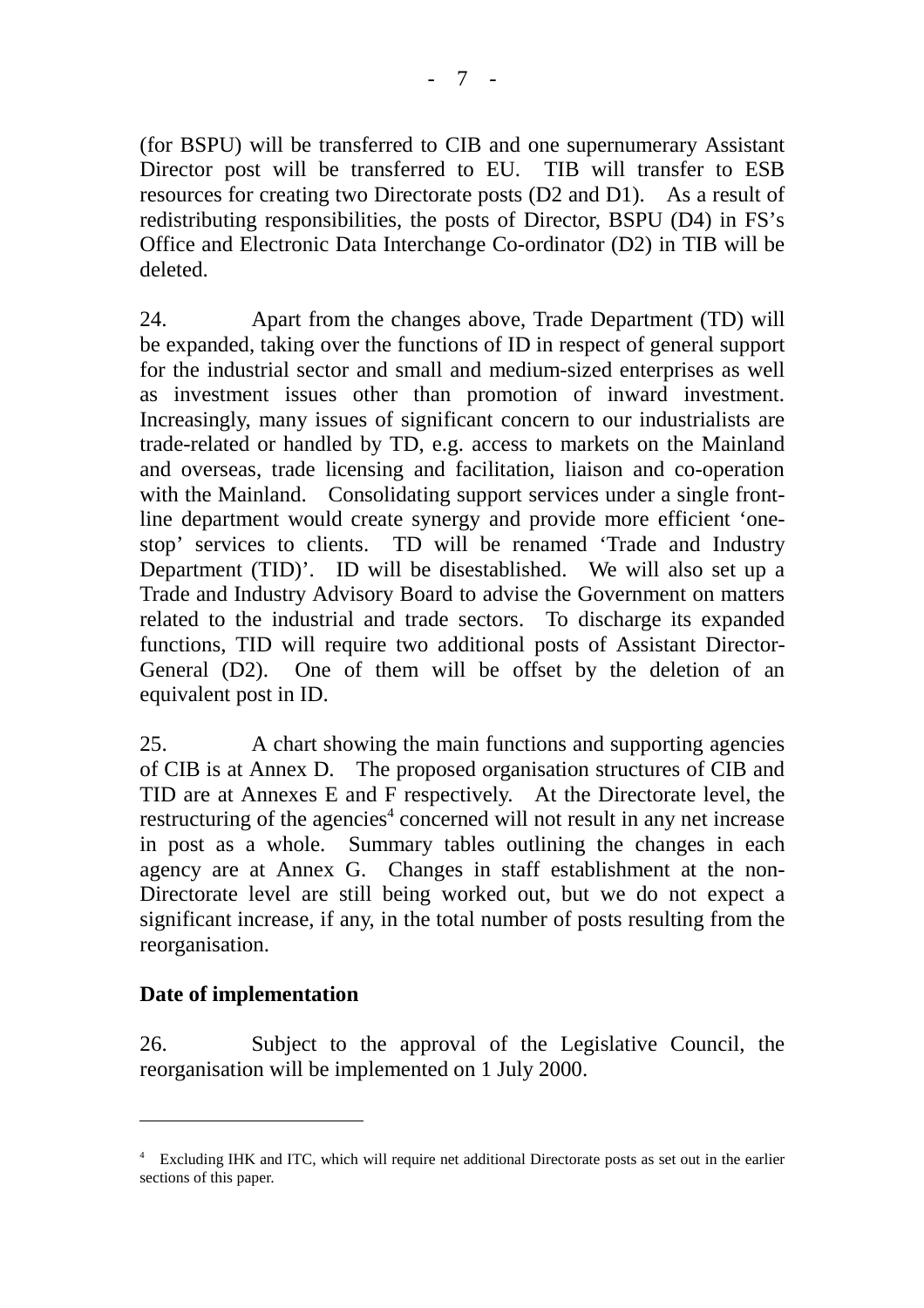### **Financial Implications**

27. To strengthen our efforts on innovation and technology and investment promotion, we will increase the resources devoted to these two areas. We are working out the detailed proposals; hence precise figures are not yet available. Broadly speaking, we have earmarked an additional \$24 million in annually recurrent expenditure for IHK, and an additional \$14 million a year for ITC. The other organisational changes are likely to be cost neutral in terms of recurrent expenditure.

28. As regards resource management, we intend to provide a one-line vote arrangement for both ITC and IHK as the recurrent budgets of these two agencies will be relatively small and greater flexibility will facilitate resource redeployment. Both agencies will need a mix of civil servants and non-civil service staff and the conventional arrangement of charging salaries of these two types of staff to separate subheads is not conducive to making prompt and flexible staffing arrangements to suit their needs. In addition, putting resources under a single Operating Expenses subhead would increase the flexibility of the agencies to outsource certain work, e.g. marketing and promotion, when necessary.

Trade and Industry Bureau March 2000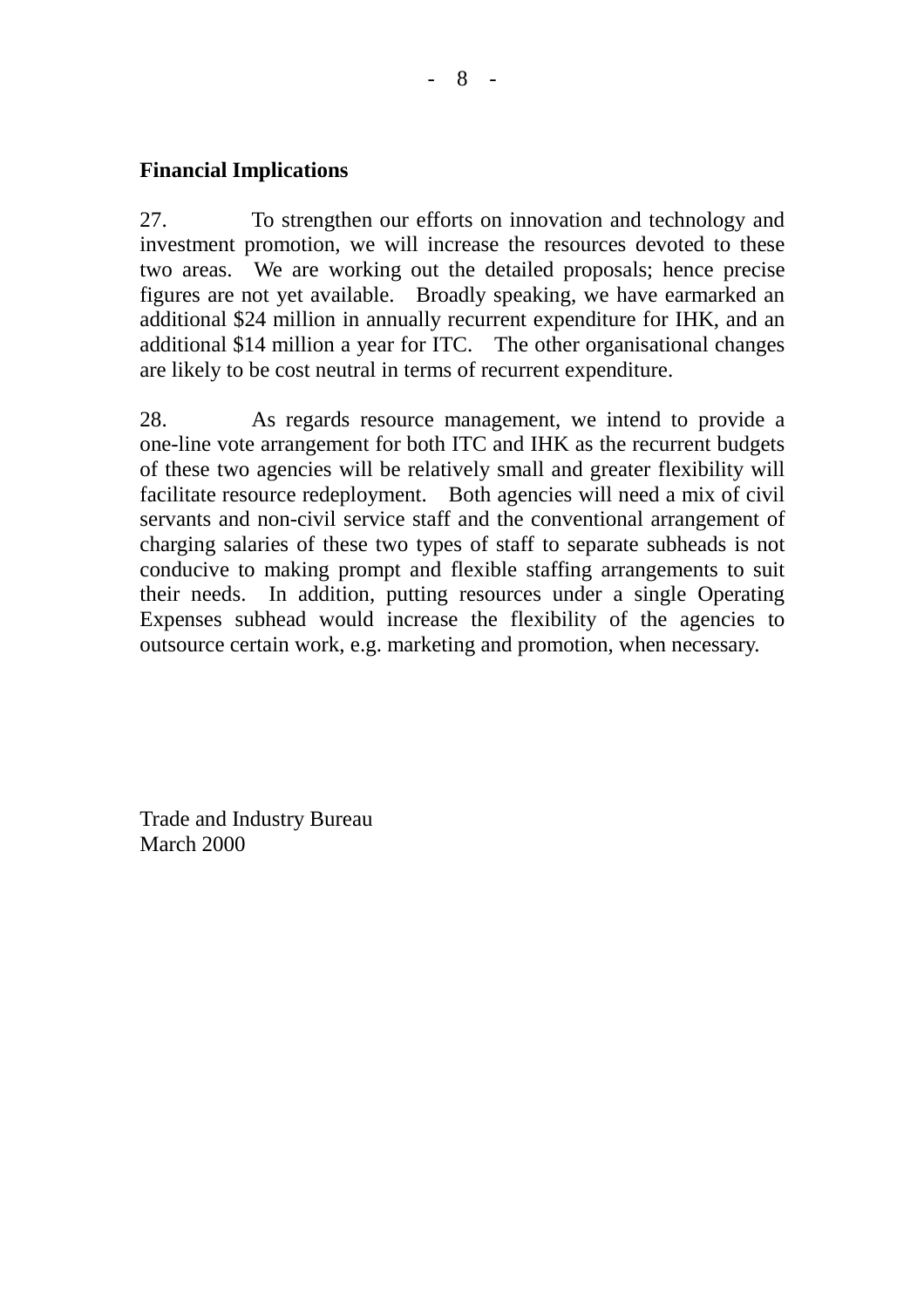### **Major functions of Innovation and Technology Commission**

- (a) innovation and technology policy development, co-ordination and implementation, including servicing the Council of Advisors on Innovation and Technology and the inter-bureau co-ordination committee chaired by the Financial Secretary;
- (b) oversight of non-government subvented technological support bodies, including Productivity Council, Science Park, Industrial Estates Corporation, Industrial Technology Centre, Applied Science and Technology Research Institute;
- (c) administration of Government funding schemes related to innovation and technology, e.g. Innovation and Technology Fund, Applied Research Fund; and
- (d) provision of accreditation, standards and calibration services.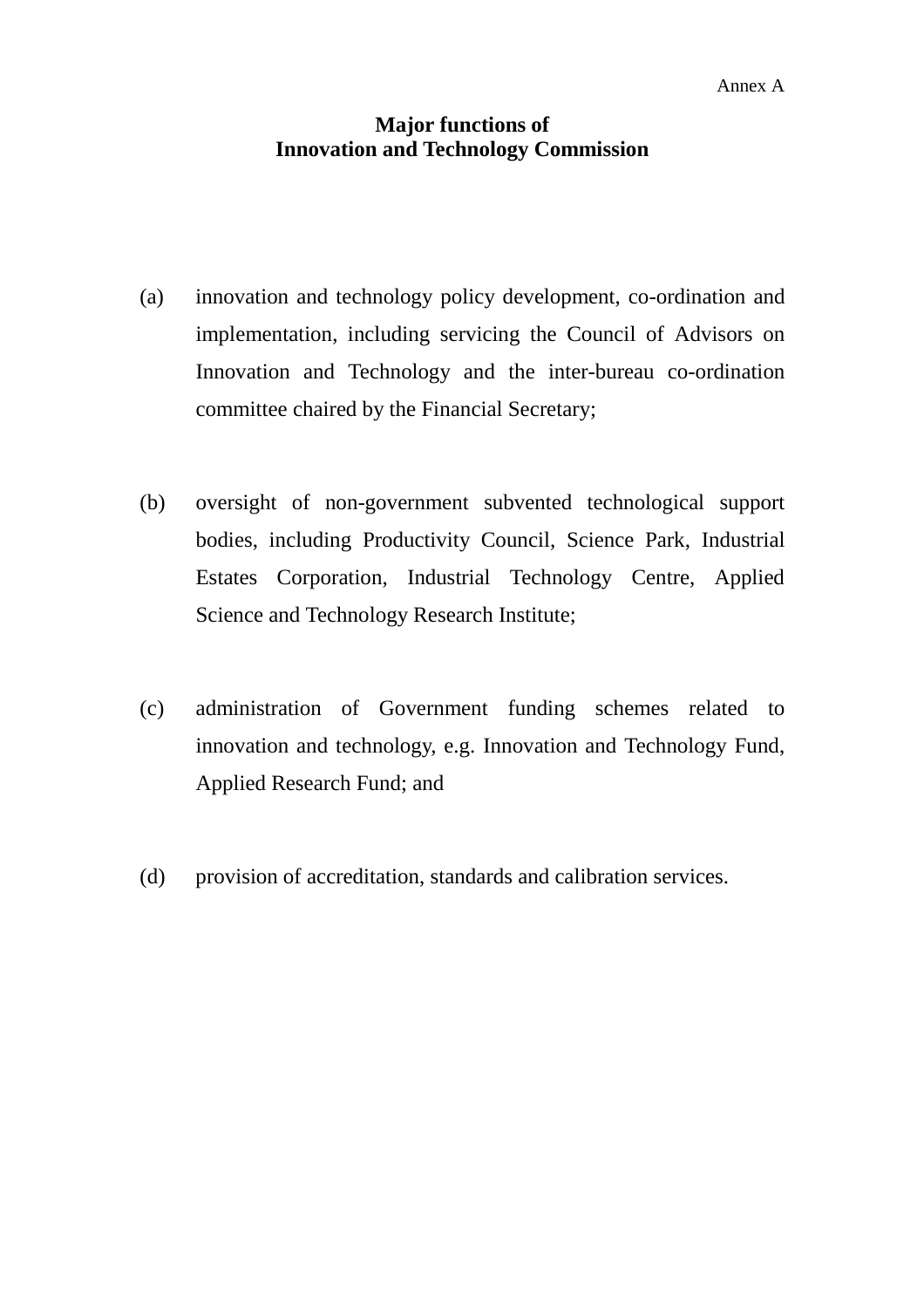#### Annex B

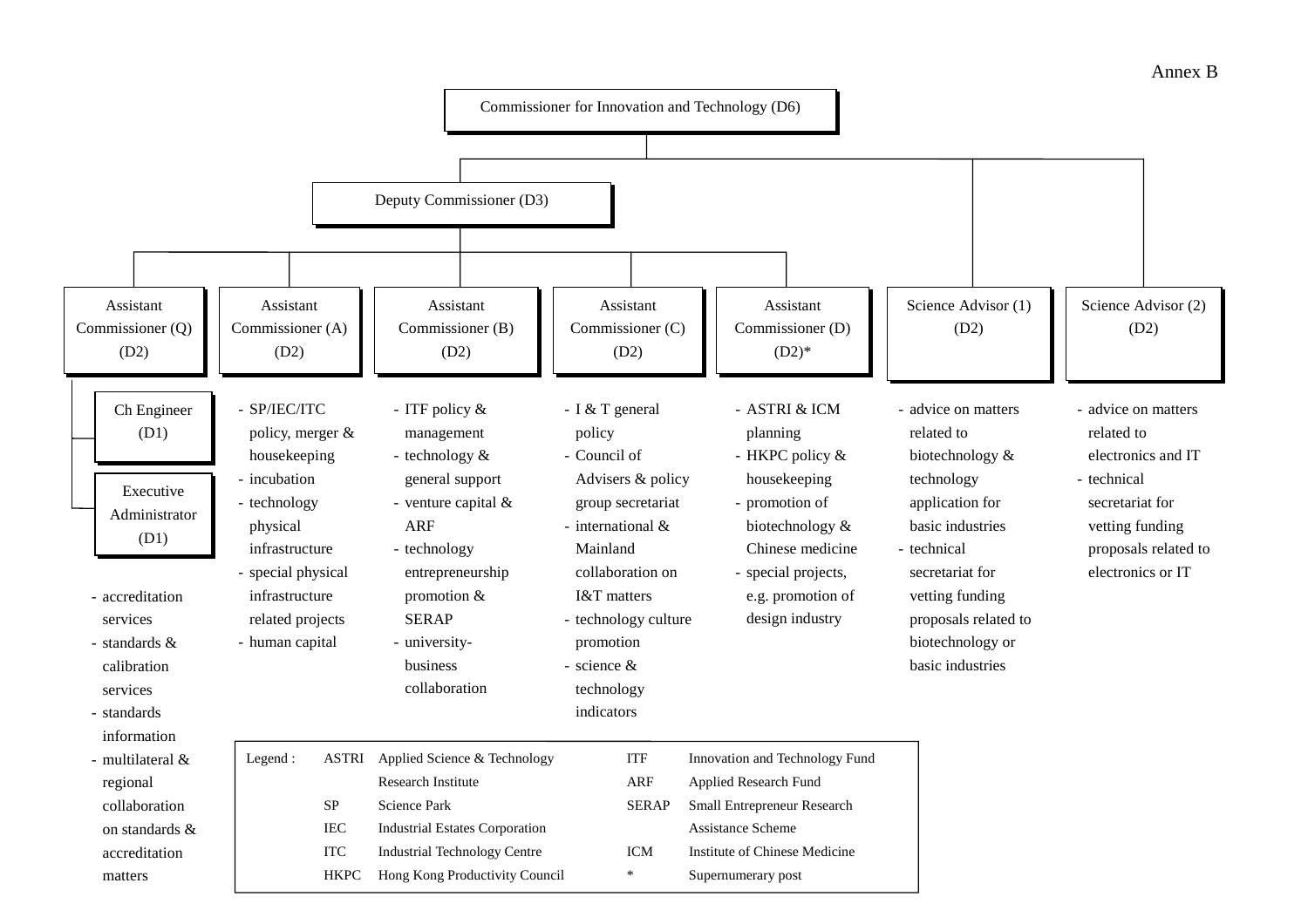### **Organisation Structure of Invest Hong Kong**

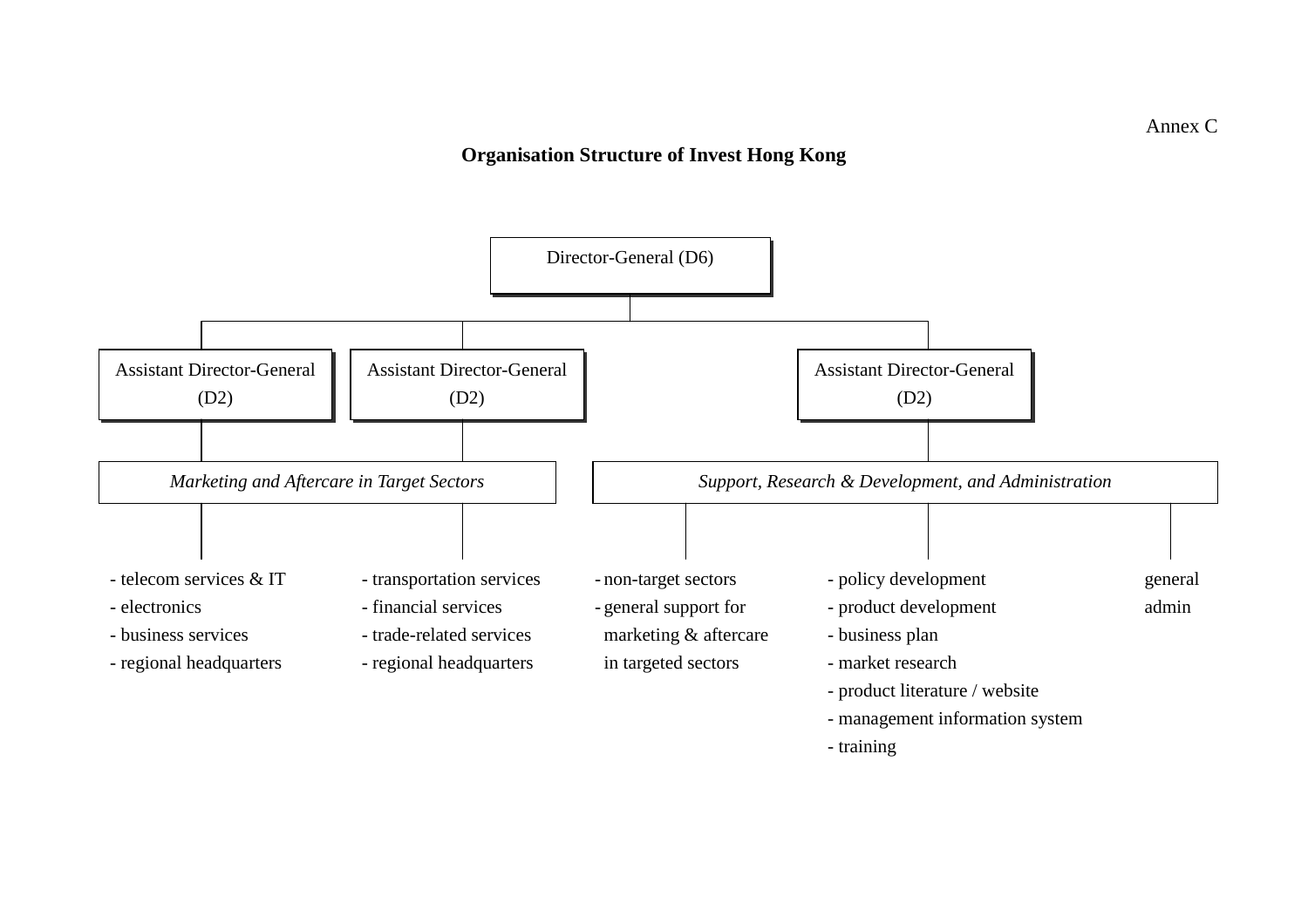## **Commerce and Industry Bureau : Main Functions and Supporting Agencies**



Note : Agencies in italics are set up within the Bureau.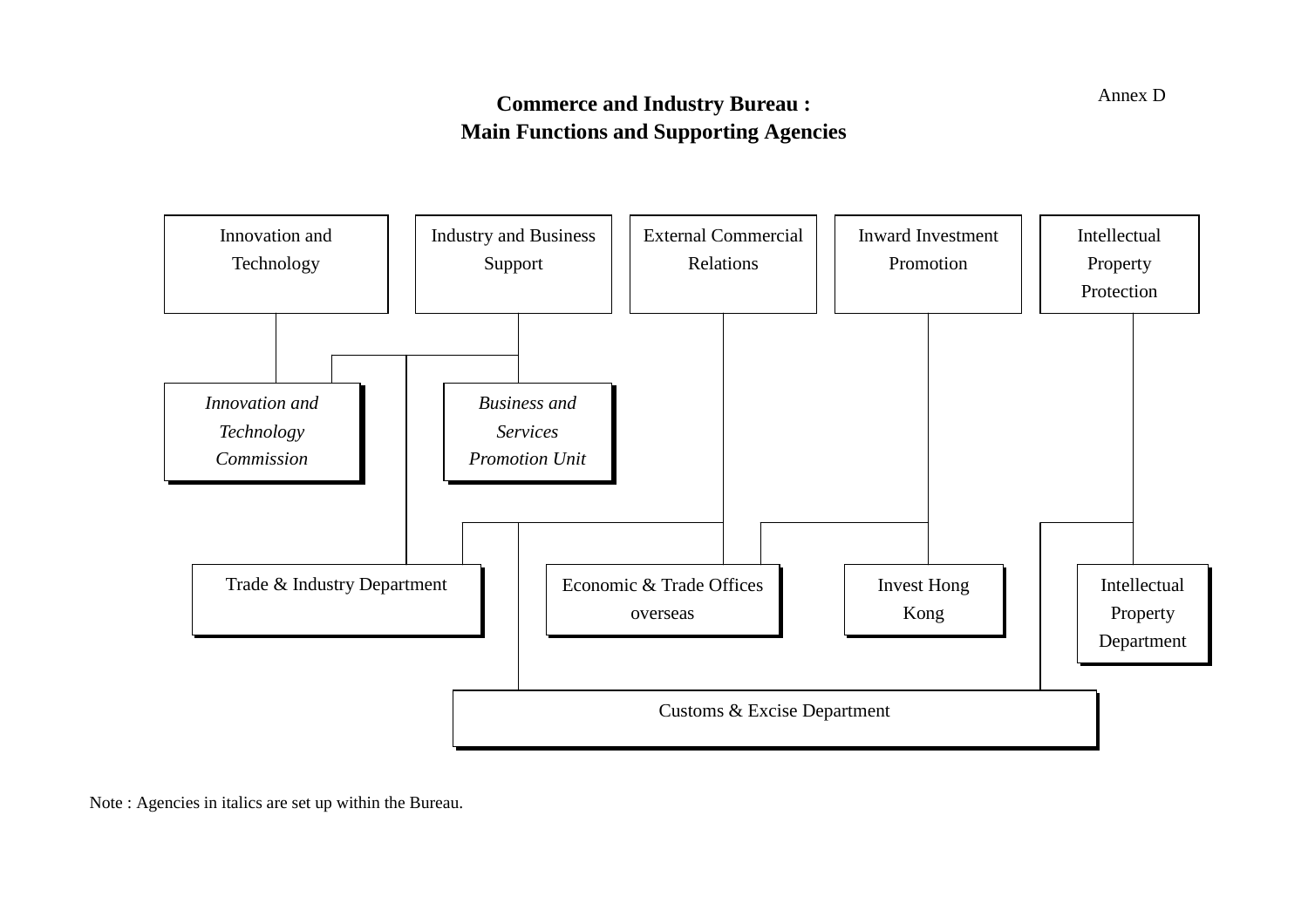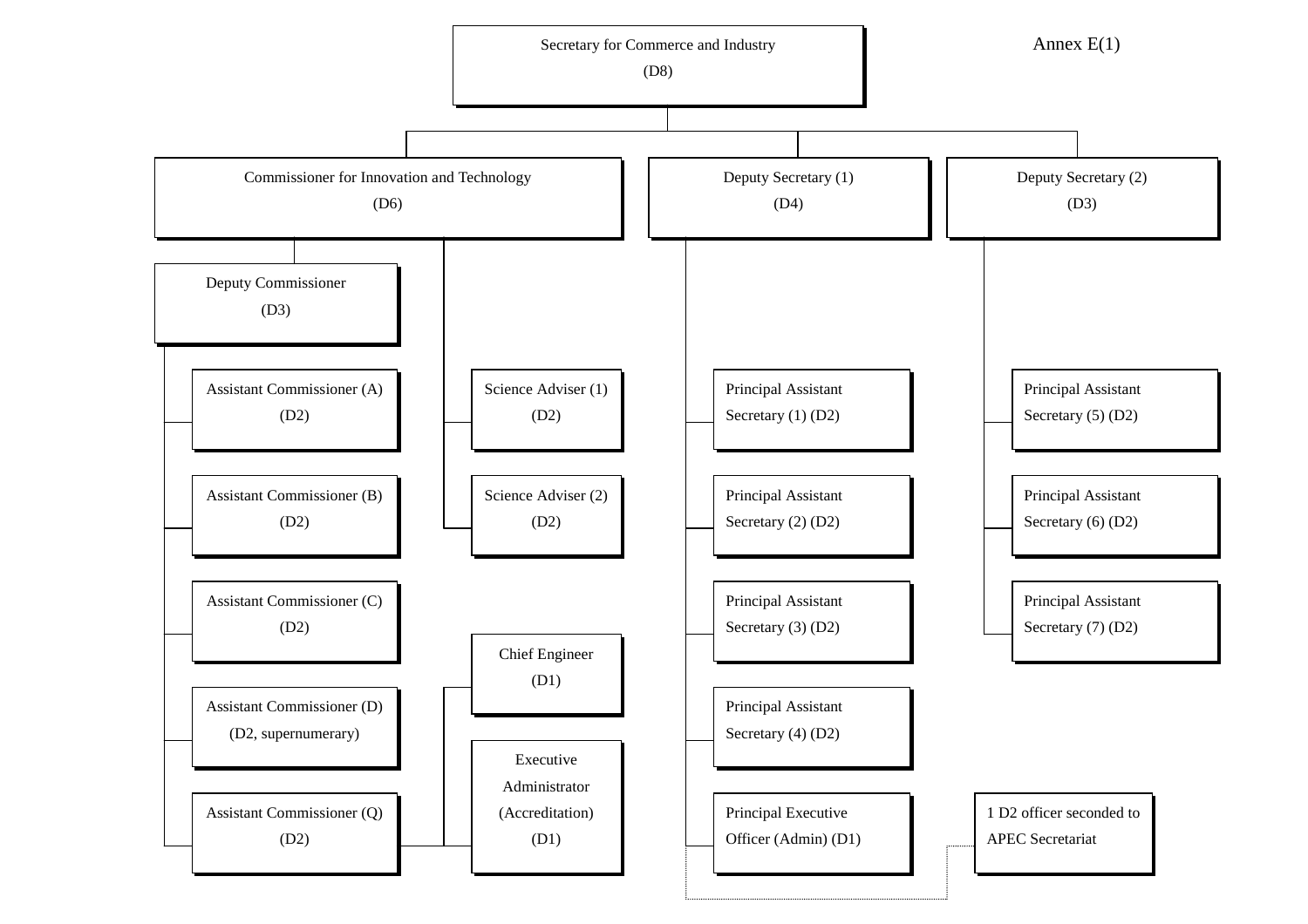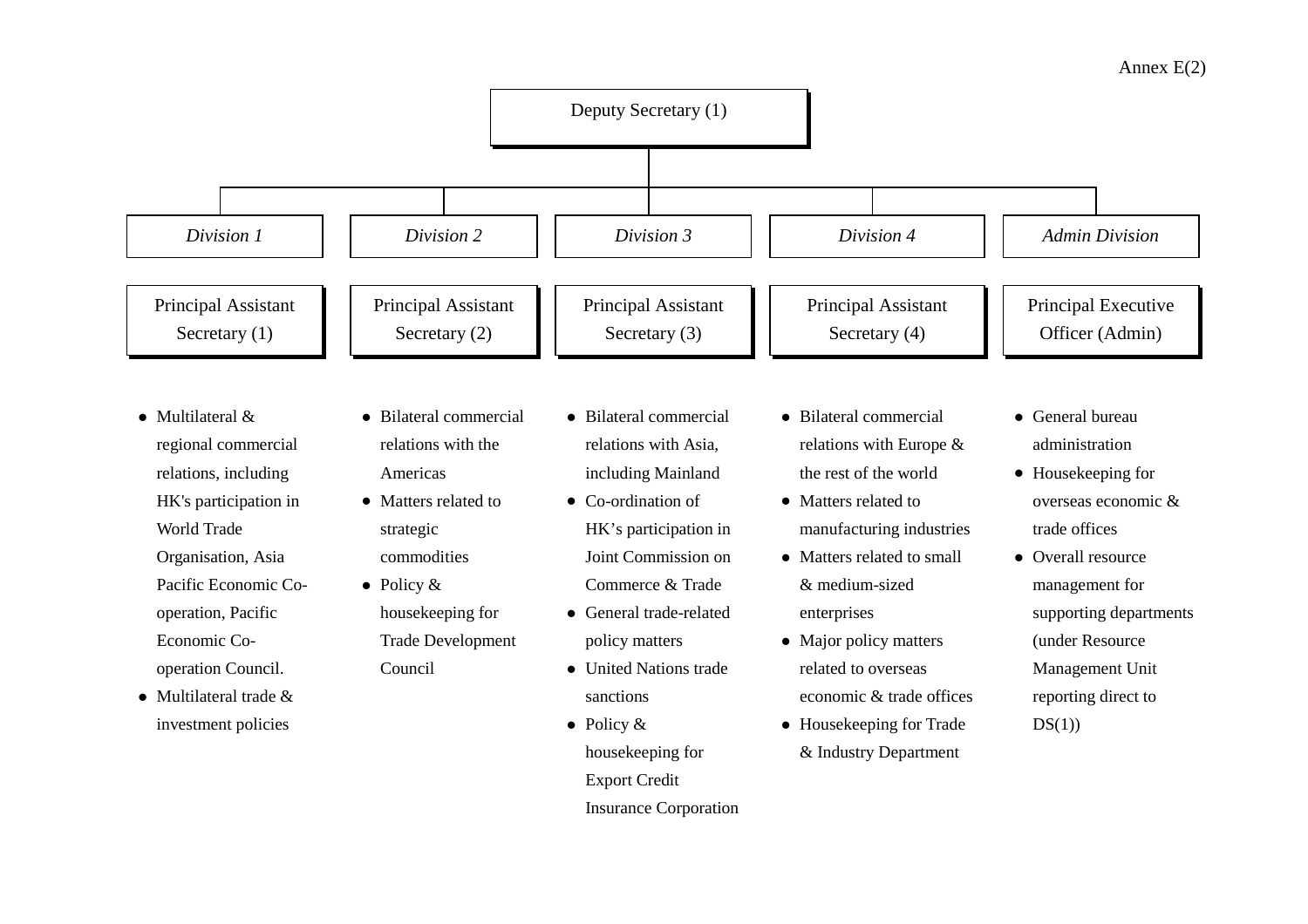

- Intellectual property protection policy
- Multilateral and regional cooperation on intellectual property protection
- Inward investment promotion policy
- Secretariat for FS's Investment Promotion Steering Group
- Electronic data interchange
- Housekeeping for Intellectual Property Department, Customs & Excise Department and Invest Hong Kong
- Development & implementation of Helping Business Programme
- Secretariat for FS's Business Advisory Group
- Overseeing and co-ordinating the conduct of business studies
- Development & implementation of programme to cultivate helping business culture in the civil service
- Co-ordination of Services Promotion Programme
- Secretariat for Financial Secretary's Services Promotion Steering Group
- General service-industry related matters
- Secretariat for Chief Executive's Council ofInternational Advisers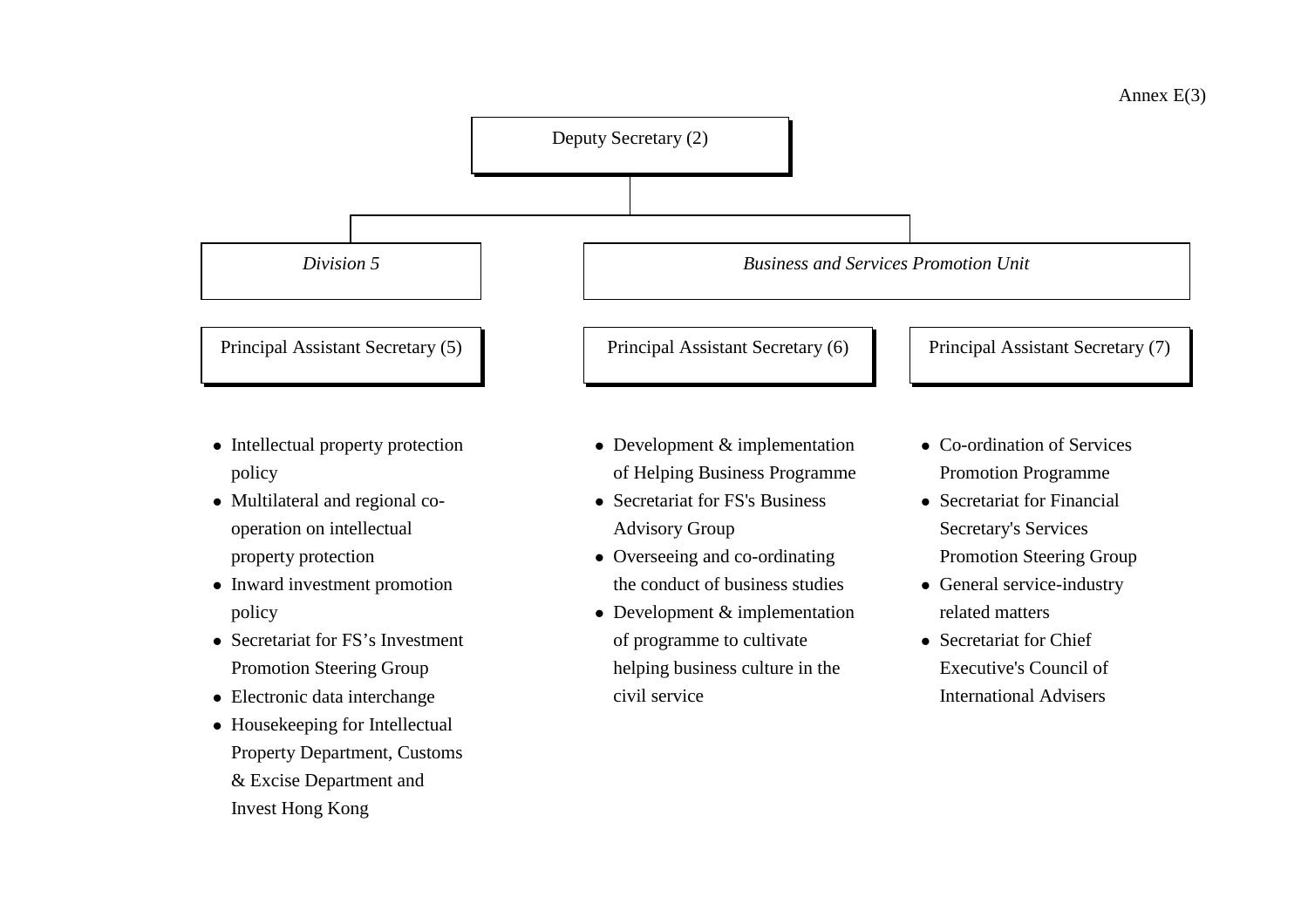## **Proposed Organisation Chart of Trade & Industry Department**

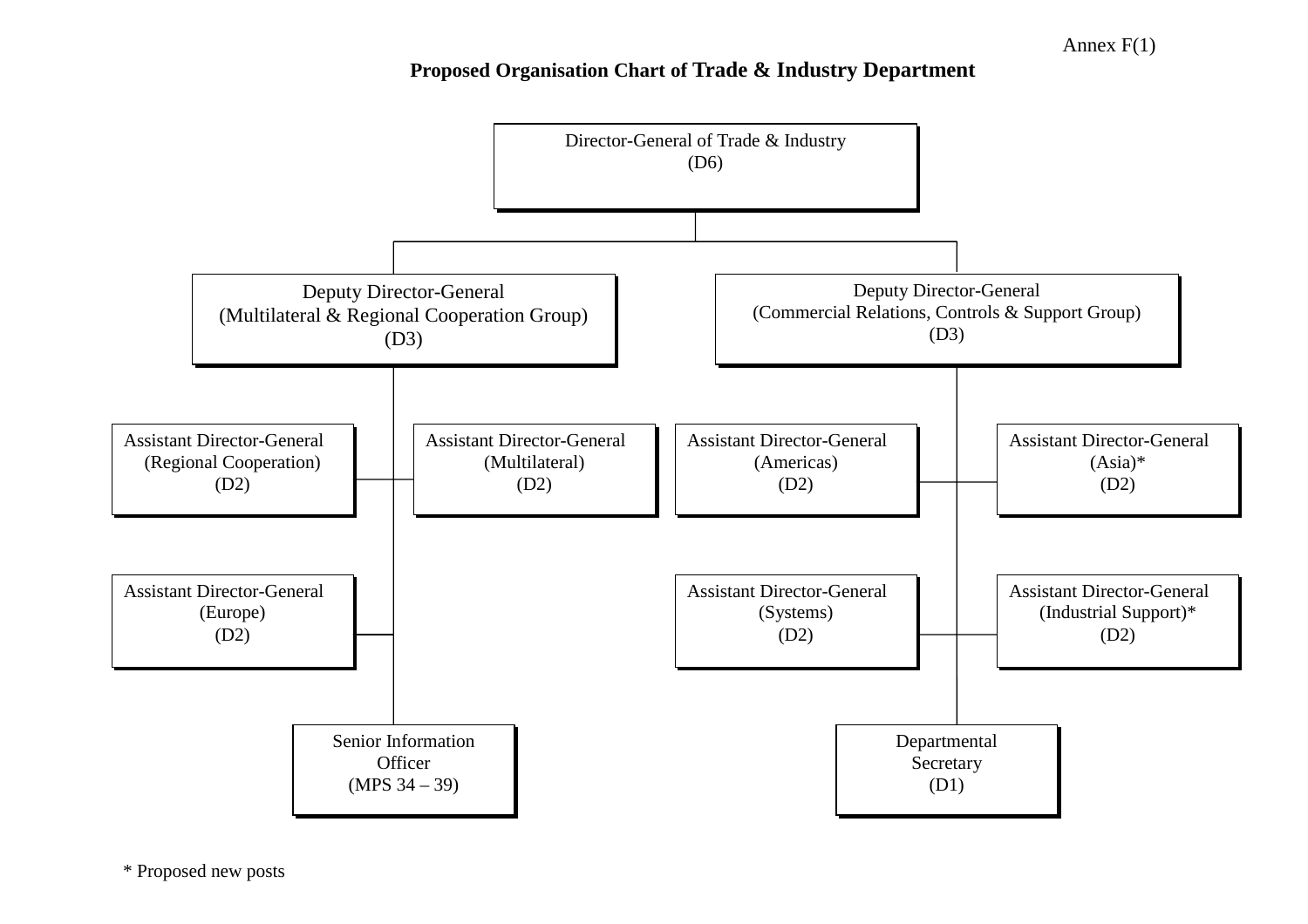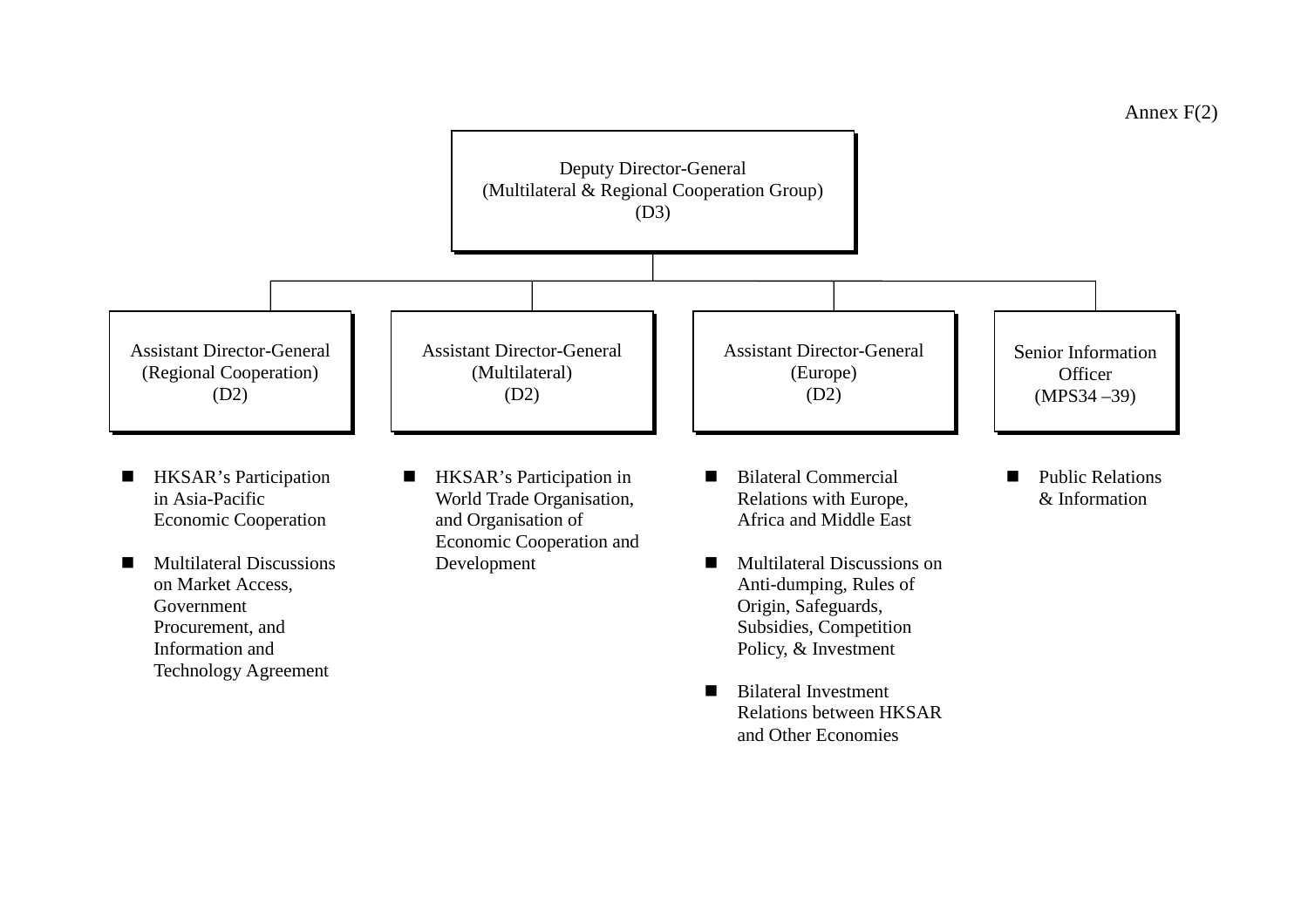

Annex F(3)

<sup>\*</sup> Proposed New Post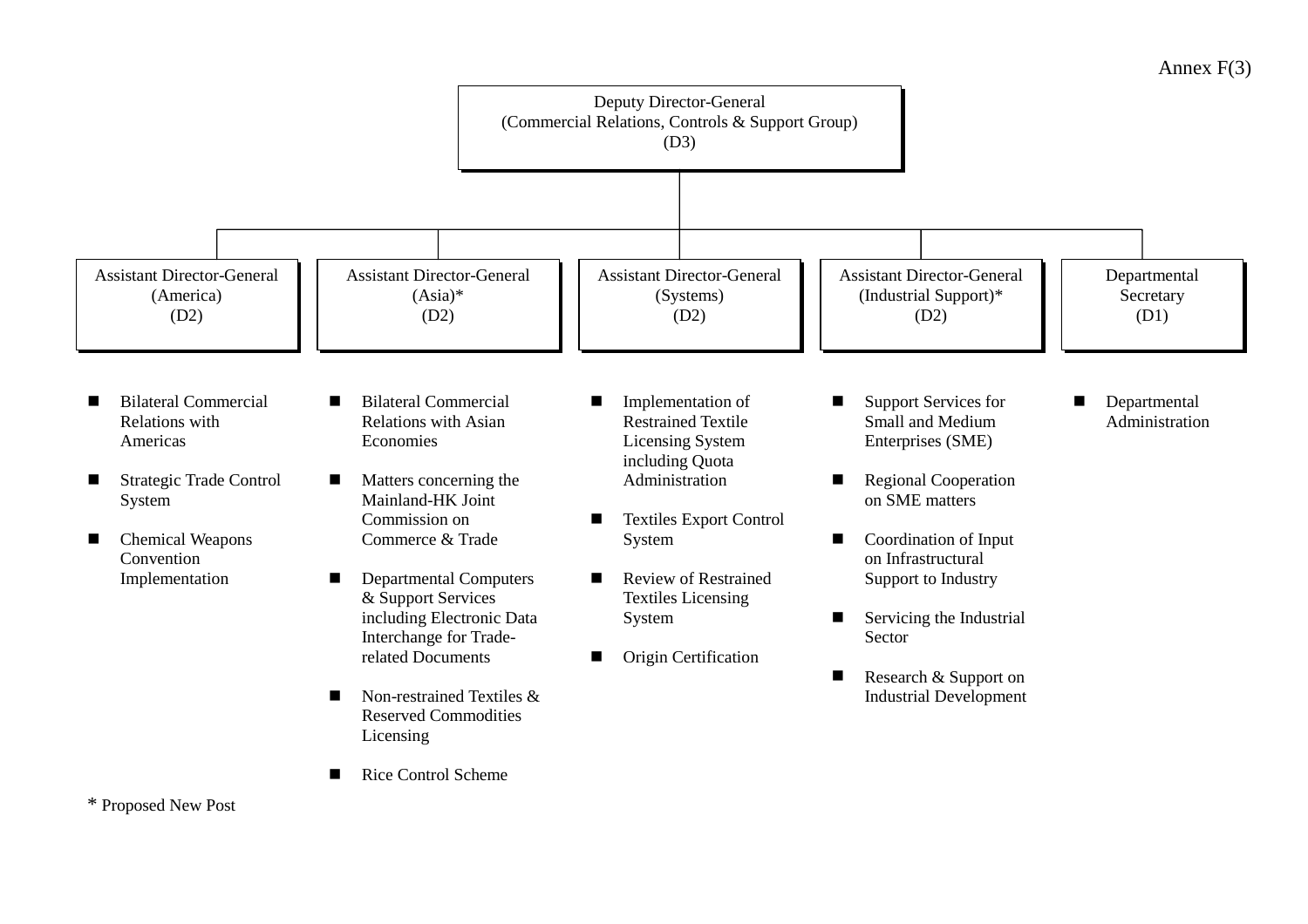#### **Annex G**

## **Reorganisation Plan : Changes in Directorate Posts**

| <b>Rank</b>                               | <b>Industry Department</b> | <b>Innovation &amp; Technology Commission   Net Change</b> |  |
|-------------------------------------------|----------------------------|------------------------------------------------------------|--|
|                                           |                            |                                                            |  |
|                                           |                            |                                                            |  |
| D2 (permanent)                            |                            |                                                            |  |
| D2 (supernumerary)                        |                            |                                                            |  |
| <b>Non-Civil Service</b><br>Position (D2) |                            |                                                            |  |
|                                           |                            |                                                            |  |
| <b>Net Change</b>                         |                            |                                                            |  |

## **(A) Promote Innovation and Technology**

### **(B) Attract External Direct Investment**

| <b>Rank</b>                                      | <b>Industry Department</b> | <b>Invest Hong Kong</b> | <b>Net Change</b> |
|--------------------------------------------------|----------------------------|-------------------------|-------------------|
| $D6*$                                            |                            |                         |                   |
|                                                  |                            |                         |                   |
| <b>Non-Civil Service</b><br><b>Position (D2)</b> |                            |                         |                   |
| <b>Net Change</b>                                | -                          |                         |                   |

\* May be civil service or non-civil service position.